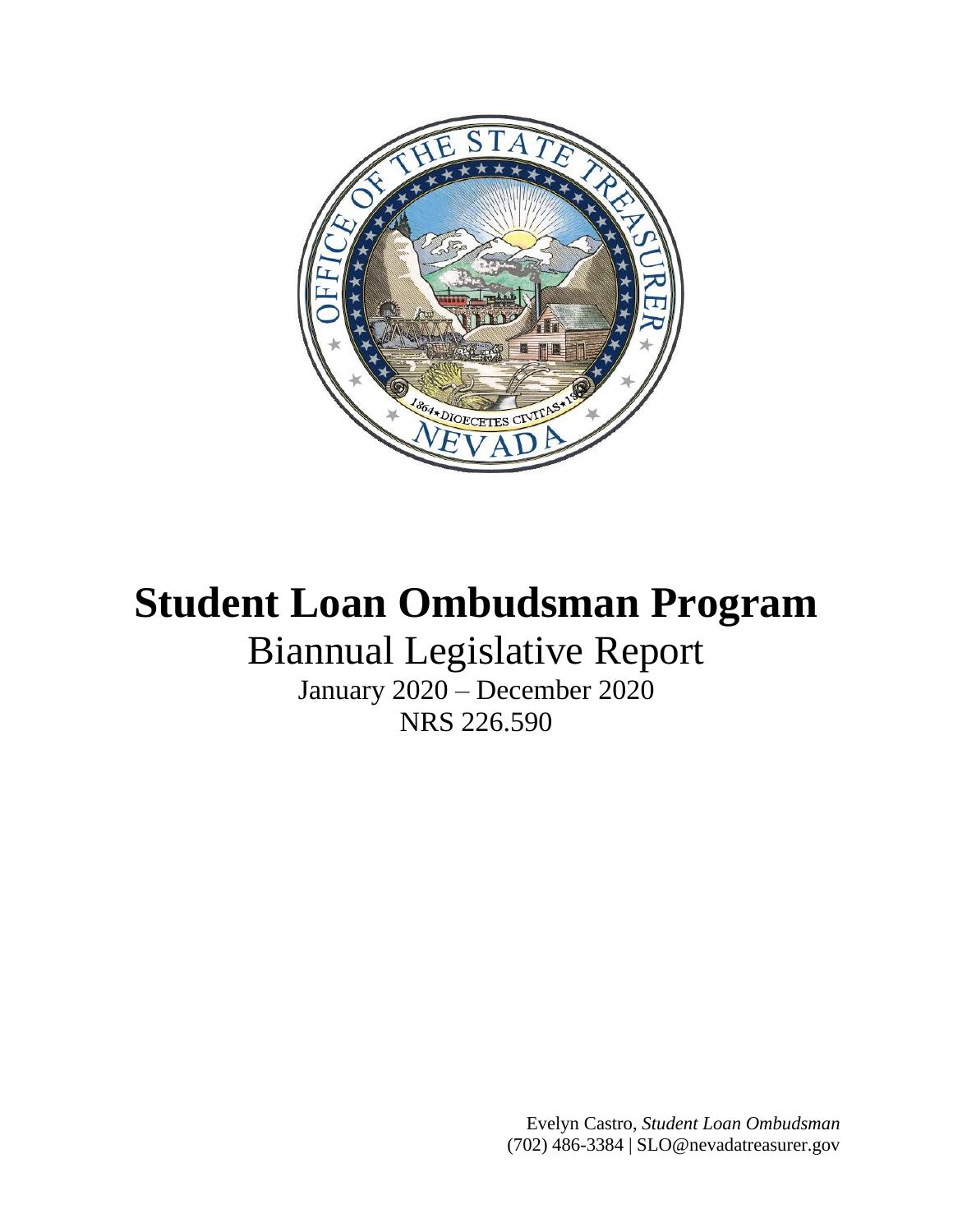## Table of Contents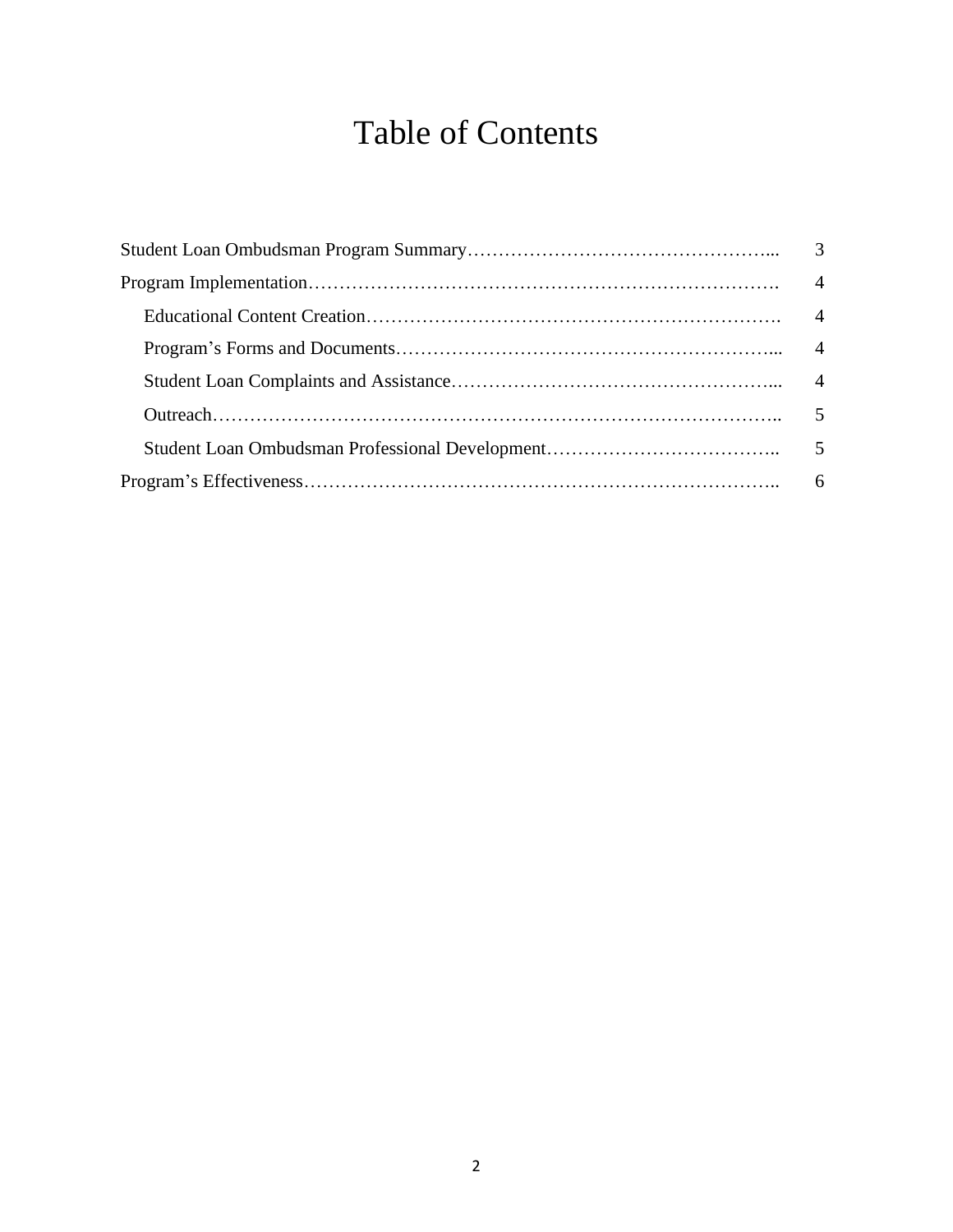#### **Student Loan Ombudsman Program Summary**

Assembly Bill 383 of the 80th Nevada Legislative Session created a Student Loan Ombudsman within the Nevada State Treasurer's Office College Savings Division ("Office"). The bill was sponsored by Speaker of the Assembly, Jason Frierson and Assemblyman Howard Watts. The bill received unanimous support from both the Senate and the Assembly. The Office took a proactive role during the Legislative Session in advocating for the passage of the bill and the creation of the program and committed to funding the position through the College Savings Endowment Account.

Effective January 1, 2020, the Student Loan Ombudsman provides three general areas of assistance to Nevadans:

1. Educate current student loan borrowers on their rights and responsibilities and facilitate resolution of borrower complaints against student loan servicers;

2. Educate potential borrowers by creating and administering a borrower education course and by conducting outreach to focused populations in targeted settings; and

3. Provide recommendations for policy through research and analysis of data collected from Nevada borrowers, other states, and national policy organizations.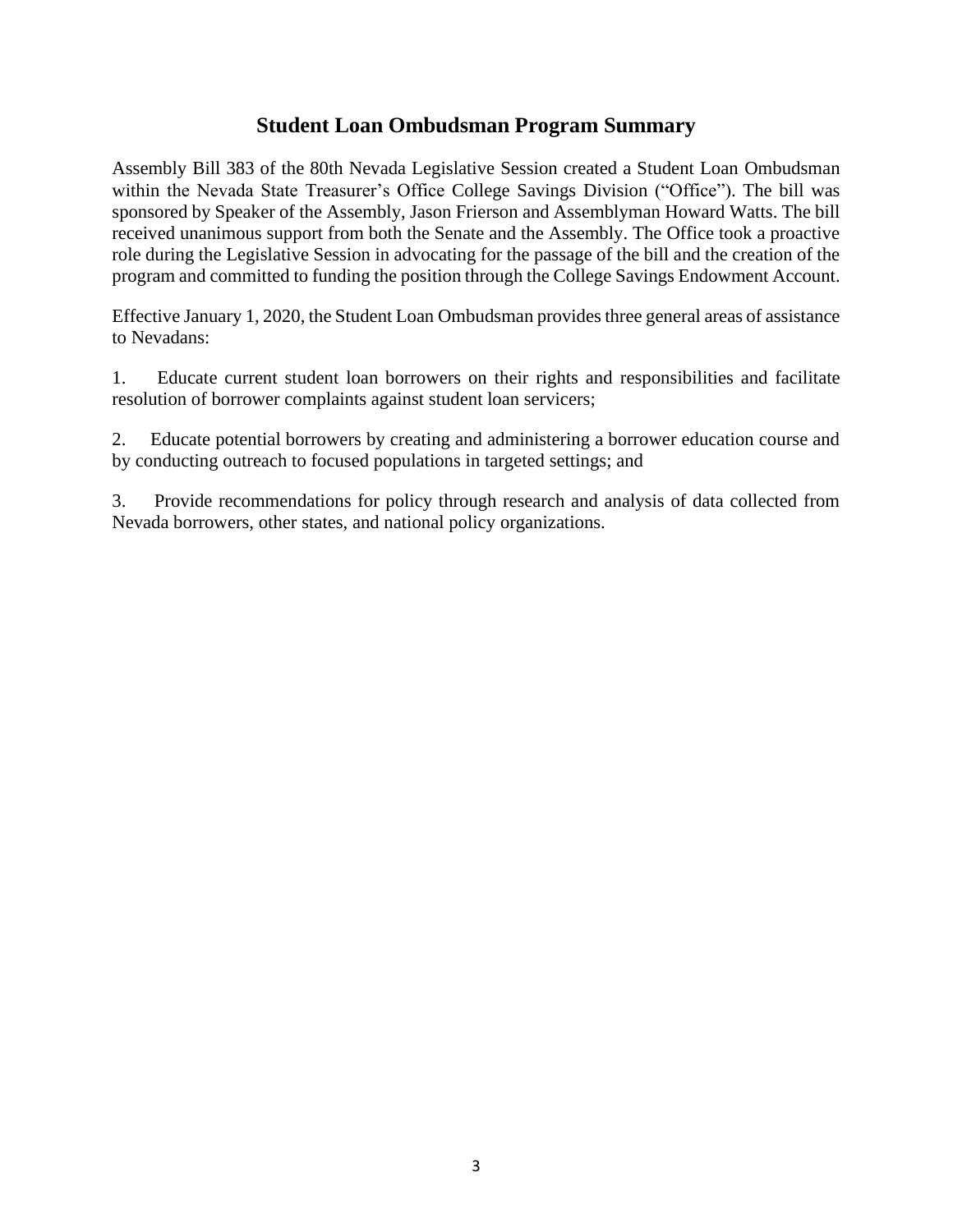### **I. Program Implementation**

#### **A. Educational Content Creation**

With Nevada having the highest rate of defaulted student loans, the Student Loan Ombudsman focused its efforts on educating parents and high school students on the different ways to finance a higher education before taking out student loans. The education events focused on the importance of applying for FAFSA, scholarships, and grants, and understanding student loan terms, the difference between federal and private student loans, and the benefits/cons related to each. Education events were conducted in person from January 2020 through mid-March 2020 and were quickly transitioned to virtual platforms due to the Covid-19 pandemic. The education programming reaches students, parents, and student loan borrowers through social media efforts, webinars, and live events. The following are the types of educational content created:

- 1. Understanding Loans / Know Before You Owe
- 2. Surviving Default or Delinquency on Federal Student Loans
- 3. How to Responsibly Pay for College
- 4. About the Student Loan Ombudsman
- 5. How Much to Borrow
- 6. Income Driven Repayment Plans

#### **B. Program's Forms and Documents**

The initiation of the program took a lot of time, planning, and organizing. The Student Loan Ombudsman not only created educational content, but also established the program process, and forms and documents that give the Ombudsman the ability to better assist Nevada residents, such as:

- 1. Third-party Authorization Form
- 2. Privacy Release Form
- 3. Intake Form
- 4. Limited Assistance Form
- 5. Student Loan Ombudsman Client Spreadsheet
- 6. HAL Form (English and Spanish)
- 7. What to Expect Form

#### **C. Student Loan Complaints and Assistance**

Through the pandemic, the Student Loan Ombudsman was readily available to help parents and students with questions concerning FAFSA and scholarships, but also assisted student loan borrowers with questions/complaints concerning their loans and any benefits associated with federal student loans, such as Loan Forgiveness, Loan Rehabilitation, etc. The following graph depicts the types of individual assistance the Student Loan Ombudsman has provided since the initiation of the program.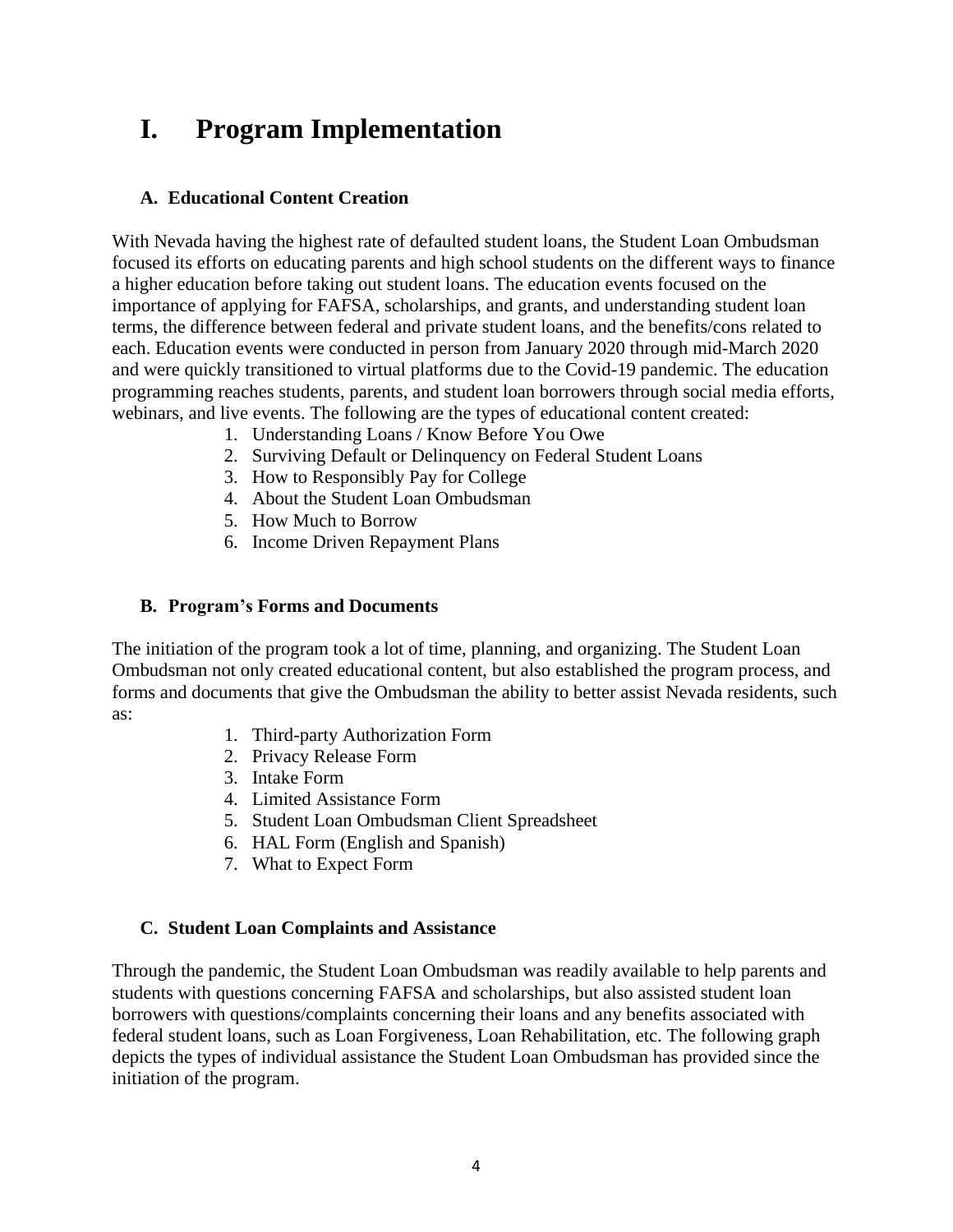

#### **D. Outreach**

Outreach efforts to-date include participating in a Spanish radio interview where the Ombudsman spoke about the program and was able to reach approximately 8,000 listeners. The Ombudsman conducted English and Spanish virtual presentations while partnering with nonprofit organizations using Zoom and Facebook Live that reached thousands of Nevadans.

Most recently, the Ombudsman was interviewed on a Facebook Live event by Treasurer Zach Conine, where they discussed the program and its services. With the assistance of a third-party marketing company, a video was also created that has been shared on different social media platforms which was translated in Spanish.

#### **E. Student Loan Ombudsman Professional Development**

#### **Professional Networking**

The Student Loan Ombudsman meets every two months with other states' ombudsmen and student loan advocates. Together, the group has collaborated to create and send letters to Secretary DeVos asking for changes in borrower relief on a federal level. The first letter was sent in March 2020 asking for relief for borrowers who are permanently and totally disabled. A second letter was sent in August 2020 asking for an extension on the assistance provided for those affected by Covid-19.

#### **Professional Training**

During the Covid-19 closure, the Student Loan Ombudsman took the opportunity to participate in virtual professional trainings with organizations such as the National Association of State Treasurers (NAST), The National Scholastic Press Association (NSPA), The National Consumer Law Center (NCLC), Federal Student Aid (FSA), and many more. These trainings will be